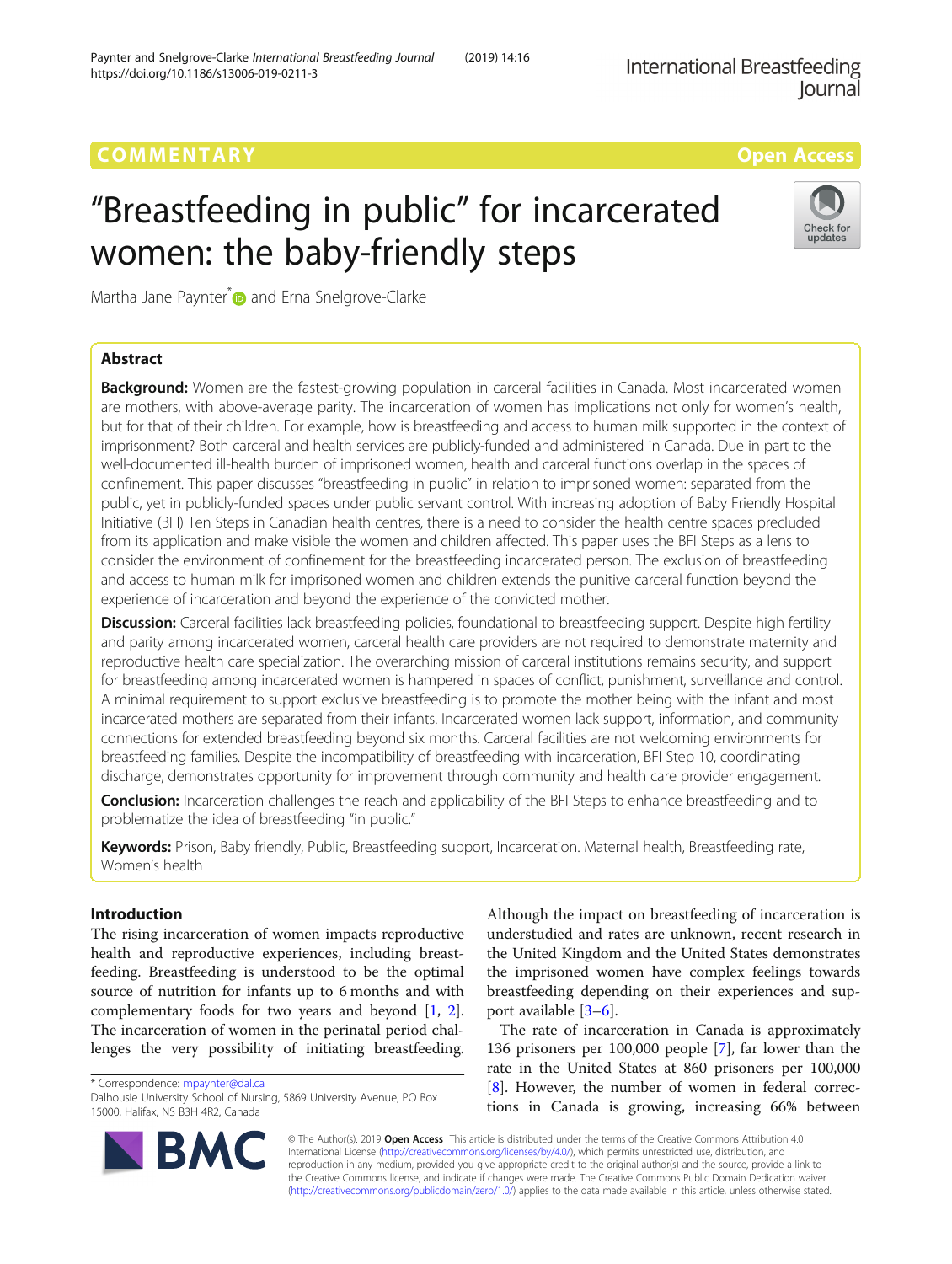2005 and 2014 [[9\]](#page-6-0). Most incarcerated women are mothers and it is estimated 5% of incarcerated women are currently pregnant  $[10]$  $[10]$ . The incarceration of women disrupts family formation and reproduction. Although the perinatal outcomes of incarcerated women and their infants have been the subject of several international systematic reviews  $[11–14]$  $[11–14]$  $[11–14]$  $[11–14]$ , these reviews include few studies that have examined breastfeeding outcomes among incarcerated women.

Research has found women enter prisons with disproportionate physical and mental illness burdens and experience disproportionate infection, injury, and mortality [[10\]](#page-6-0). Incarcerated women face disproportionate burdens of ill-health and histories of traumatic violent abuse compared with non-incarcerated women. Additionally, the sexed and gendered reproductive health experiences of pregnancy, abortion, labour, birth, post-partum recovery, and breastfeeding create an additional layer of health service requirement for incarcerated women when compared to the male incarcerated population.

Due to the health needs of prisoners and especially women prisoners, the punitive function of the public carceral context overlaps with a health service function. In Canada, all federal carceral facilities include health care units staffed by the Correctional Service of Canada (CSC). Provincial jails may provide health care through a provincial or regional health authority, the department of corrections, or an external contractor: in all cases and at both levels, health services are publicly-funded, and publicly administered across the country.

The World Health Organization and UNICEF have called for all facilities that provide maternity and newborn services to adopt the Baby Friendly Hospital Initiative Ten Steps (BFI) to support breastfeeding success [[15\]](#page-6-0). Research demonstrates application of the BFI Steps improves breastfeeding outcomes [[16\]](#page-6-0). In Canada, the rate of breastfeeding initiation is 89% [[17\]](#page-7-0). At last published count, BFI-designated facilities in Canada included twenty-one maternity hospitals [\[18](#page-7-0)]. With increasing adoption of BFI Ten Steps in Canadian health centres, there is a need to consider the health centre spaces precluded from its application, such as those who experience criminalization, incarceration, and health services in jails and prisons.

We examine the 2018 revised BFI Ten Steps using a lens that considers the implications for breastfeeding support for incarcerated women. Juxtaposing the conflicts of the carceral space as hidden/public and as punitive/therapeutic, we explore the meaning of breastfeeding in public for incarcerated women. Through literature review and our experience providing support to this population, we examine the public nature of the carceral environment, the demographic and health characteristics of prisoners, the evidence of breastfeeding among the imprisoned population, and carceral policy and infrastructure, to comment on the need for consideration of the BFI Steps in relation to the public institutional space of carceral facilities.

#### The carceral space as public

Carceral spaces in Canada are often hidden from the public, located on the outskirts of town, in small towns and rural places. By design, the spaces feature barriers to entry and exit, physical bars, locks, brick walls and electric fencing. While prisoners are hidden from the public, their bodies and activities are under near-constant public surveillance. This surveillance is gendered. For example, federally-incarcerated women have been found to be subjected to the practice of their bodies and cells being searched in a discretionary and unpredictable manner [\[19](#page-7-0)]. In the Western world, women prisoners' health needs are disproportionately interpreted as unruly, or "mad", and necessitating psychiatric control and observation [[20](#page-7-0)].

In addition to the non-private experience of observation and surveillance, there is the non-private governance and orchestration of incarceration in Canada. Carceral space is definitively public: publicly-funded and administered by the Department of Public Safety at the federal level and by Departments of Corrections at the provincial level. The intention of incarceration is orientated to the public interest: purportedly to protect the public from harm by preventing or deterring crime. Public policy governs operations, and public servants staff the institutions. This "public" existence contrasts with the invisibility of the lived experiences of incarcerated women.

However, prisoners in Canada share protections afforded to the general public, such as equal human rights enjoyed by all persons [[21](#page-7-0)]. The rights include both rights to health and rights to privacy. Several recent high-profile news stories have demonstrated pregnant prisoners are denied the right to equal access to publicly-funded health services [[22](#page-7-0)–[25](#page-7-0)]. As health care facilities across the country adopt BFI practices and receive BFI designation, policy and decision-makers must consider the exclusion of a small but growing and deeply marginalized population of mothers. As breastfeeding promotion advances in public health institutions, will the gap in health experience widen for imprisoned mothers?

# Incarcerated women in Canada

Despite growing numbers, women remain the minority of incarcerated individuals in Canada. There are 692 women imprisoned in the six federal women's prisons [\[26\]](#page-7-0), representing 8.4% percent of the total federally-incarcerated population [[26](#page-7-0)]. Women comprise 16% of the 25,000 people admitted to provincial custody annually, approximately 4000 people [\[27\]](#page-7-0). Federal sentences are for two years or more, and provincial facilities imprison both individuals with sentences for two years less a day and those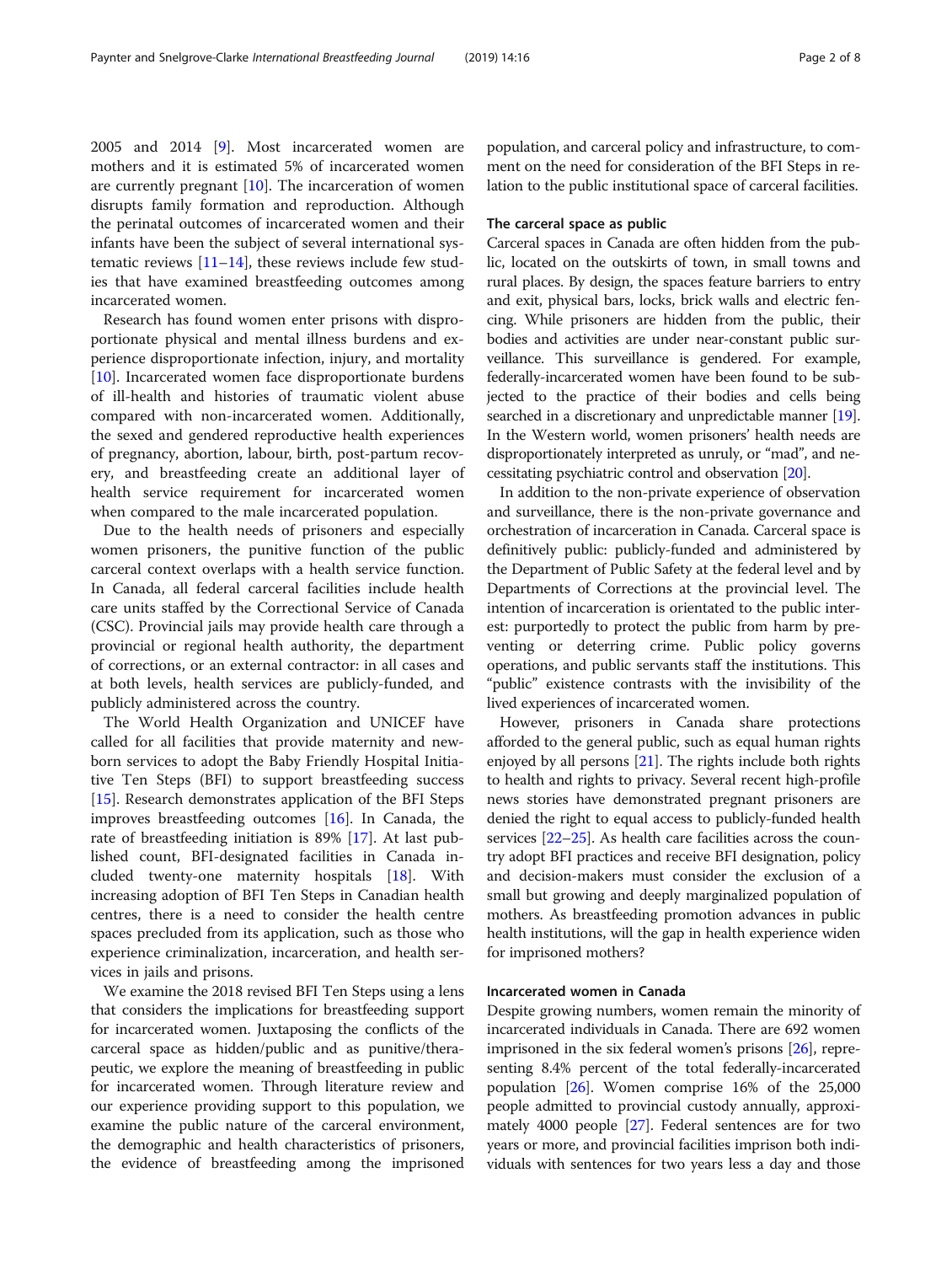remanded to pretrial custody, for which there is no time limit. Sixty percent of incarcerated people in provincial custody are held on remand [\[27\]](#page-7-0). Indigenous women and women of colour are over-represented, with over a third of imprisoned women identifying as Indigenous, and over 10% as Black [[28](#page-7-0)].

As a small minority of the incarcerated population, women prisoners face layers of social isolation. For example, women are geographically dispersed to be imprisoned in a small number of women-only facilities or in small units co-located with larger male-dominated prisons. This isolation contributes to federally-incarcerated women experiencing fewer visits [\[29\]](#page-7-0). The most immediate health consequence of incarceration is disconnection from social, physical and mental supports such as family, friends, regular primary care providers and community-based therapeutic programs. There is no internet inside carceral facilities for women and limited access to phones, for which there are high usage fees [\[30\]](#page-7-0). Prisoner visitors are subject to administrative approval and search, may travel long distances, and are limited in duration of visit and contact.

At the same time as women prisoners experience disproportionate isolation from visitors, prisons for women are increasingly overcrowded inside. Overcrowding reduces privacy and can exacerbate mental health and sanitation concerns. Privacy is a protected right in Canada. Section 7 of the Charter of Human Rights specifies protection of security of the person, and Section 8 stipulates security from unreasonable search [[31](#page-7-0)]. However, "internal reforms have not proven sufficient to bring prison conditions and practices into compliance with the Rule of Law." [\[32\]](#page-7-0).

Reformist ideals have resulted in expansion of the carceral infrastructure for women and mothers in Canada in recent years. During the late 1990's to early 2000's, five federal prisons and one healing centre for women opened across Canada to replace the Prison for Women in Kingston, Ontario, which closed in May 2000 [[33\]](#page-7-0). In 2001, the CSC implemented the Mother Child Program (MCP), through which children may live full-time, on-site with their mothers in federal carceral facilities [[34](#page-7-0)]. The program applies to every federal facility, including: Nova Institution for Women, Nova Scotia; Edmonton Institution for Women, Alberta; Grand Valley Institute for Women, Ontario; Joliette Institution, Quebec; Fraser Valley Institution, British Columbia; and the Okimaw Ohci Healing Lodge in Saskatchewan. Despite the potential breadth of the program, eligibility criteria for the MCP are restrictive, and use has declined since implementation to a few people per year [[34](#page-7-0)]. In all of Canada, there is one provincial facility with an MCP, the Alouette Correctional Centre for Women in Maple Ridge, British Columbia. Although the program was shut down in 2008, Alouette prisoners launched a successful constitutional challenge and the program reopened in 2016. That decision, *Inglis*  $\nu$  BC Minister of Public Safety [[35](#page-7-0)] asserted the imprisoned women's constitutional rights to co-reside with their children, however, it did not result in changes in other provincial jails [[36\]](#page-7-0).

Inside carceral facilities in Canada, prisoners experience increased risk of injury, illness, mortality, and suicide compared to outside [[10](#page-6-0), [37](#page-7-0)]. Despite the risks of the prison environment, proponents of MCP believe keeping mothers and children together prevents psychological, physiological, and developmental harm to the child [[38\]](#page-7-0). Keeping the child and mother together could be supportive of breastfeeding and fundamental to the BFI Steps. Yet the carceral physical space and institutional requirements challenge the possibility of breastfeeding and furthermore, of BFI policy implementation.

# The health of incarcerated women

Incarcerated women experience what can be described as a clear health deficit stemming from histories of trauma, adversity and social determinants of ill-health. In addition to the contextual and structural barriers, these individual identities and experiences contribute to greater risks of not breastfeeding. Among federally-incarcerated women, 70% report having experienced histories of sexual abuse and 86% of physical violence in childhood [[39](#page-7-0)]. While over a third of prisoners are Indigenous, an estimated 15–20% of currently-incarcerated people identify as survivors of Residential Schools [[10](#page-6-0)]. Residential Schools, funded by the Government of Canada and administered by churches, removed Indigenous children from their families and communities; the system undermined Indigenous culture, traumatized families, and included overt abuse [\[40\]](#page-7-0).

More than half of incarcerated women report physical and mental health needs [\[10](#page-6-0)]. Psychotropic medications are more commonly prescribed to inmates than the general population, and more women than men have active prescriptions [[41\]](#page-7-0). Infectious diseases, chronic pain and chronic illness are common. More than half of prisoners are under the age of 35 [[27\]](#page-7-0) and most prisoners have not completed high school [\[28](#page-7-0)].

#### Breastfeeding in the carceral space

The complexity of prisoner health is likely to impact breastfeeding. Psychosocial factors such as stress and lack of support negatively influence breastfeeding duration [[42\]](#page-7-0). Due to trauma histories and lack of exposure to breastfeeding in their upbringing and family life, incarcerated women may feel more unfamiliarity and discomfort with breastfeeding [[43\]](#page-7-0). Separation from children causes emotional harms to incarcerated mothers [\[44](#page-7-0), [45](#page-7-0)] and custody issues are a critical concern [\[46](#page-7-0)]. These concerns are likely to influence the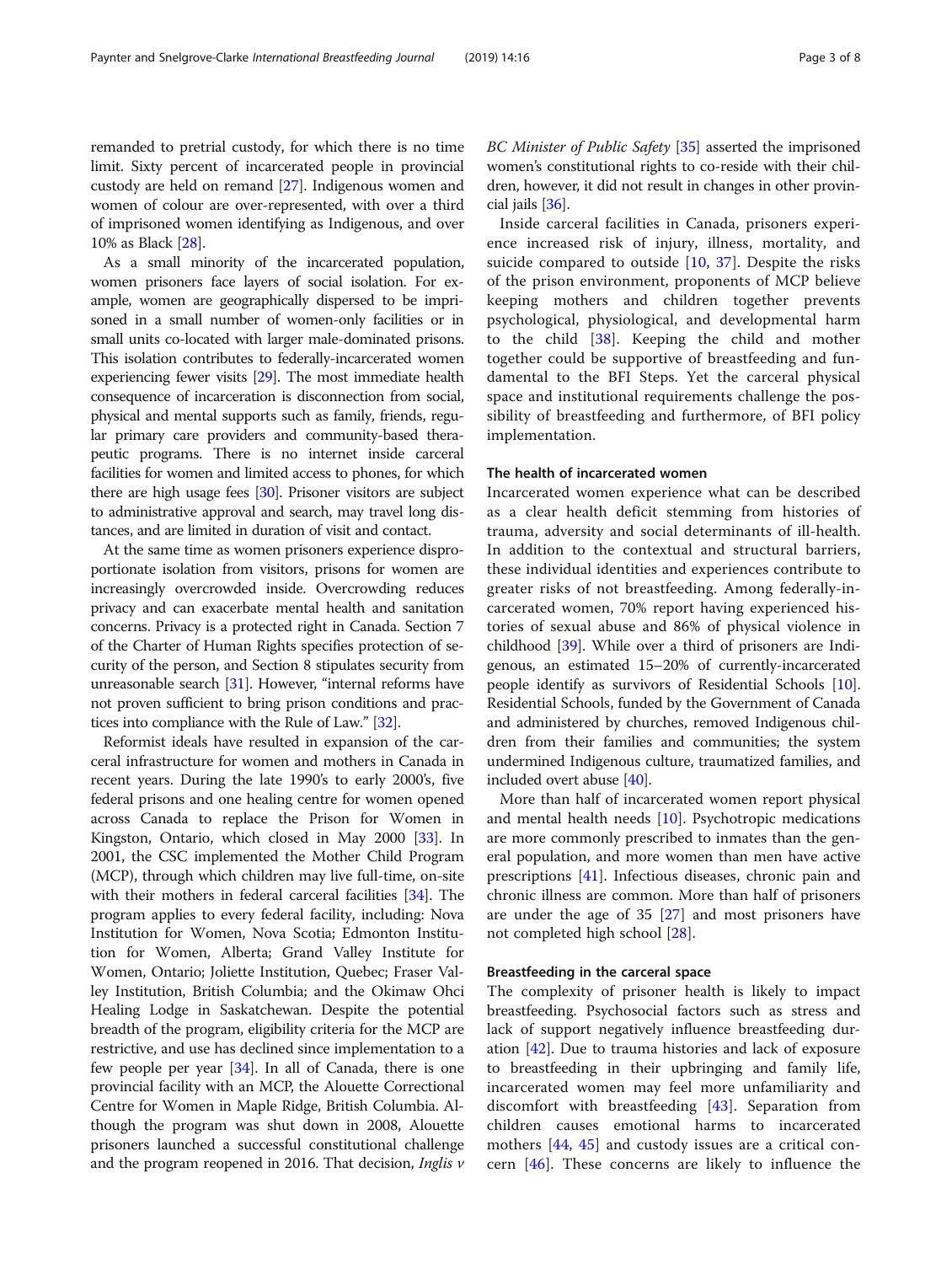Access barriers to research among the women prisoner population generally, and the lack of mother-infant residential units in North American prisons contribute to a lack of research examining breastfeeding for this population. In the United States, which incarcerates the greatest proportion of prisoners in the world, there are approximately nine residential mother-child programs [[47\]](#page-7-0) and most incarcerated women will have their children removed from their custody one to two days after birth [[6\]](#page-6-0). Even among examinations of mother-child units and other family-friendly policies in prisons, breastfeeding is rarely examined.

One of the few examples of North American research articles to address the subject of breastfeeding among incarcerated women is a single case study explaining the collaboration required to facilitate getting breastmilk from the imprisoned mother to an infant in the care of its father in the community [[3](#page-6-0)]. Qualitative interviews with 28 incarcerated women in England revealed the need for abundant support to facilitate breastfeeding among incarcerated women, and the significance of Mother-infant co-habitation for women to consider breastfeeding [\[4\]](#page-6-0). A qualitative study based in Texas of prisoners who knew their infants would be apprehended within 48 h found only one of twelve participants initiated breastfeeding [[45\]](#page-7-0). A further qualitative study of 20 pregnant prisoners in New York found the uncertainty of imprisonment affected plans for breastfeeding [[5\]](#page-6-0). As interviews were conducted prenatally, no breastfeeding experience was captured [\[5](#page-6-0)]. Finally, a recent mixed-methods study in Minnesota is considered the first to provide quantitative results with regards to breastfeeding intention and initiation among imprisoned women [\[6](#page-6-0)]. Among 39 participants in a prison-based doula-support program, while less than half indicated an intention to breastfeed at program onset, 69.2% discussed breastfeeding with their doula, and 64.1% initiated breastfeeding after delivery [\[6](#page-6-0)]. As these participants were not eligible for mother-baby residential programs, this study reinforces the importance of opportunity and of doula support [\[48\]](#page-7-0) to breastfeeding initiation for this population. Collectively, this research demonstrates the impact of incarceration on breastfeeding.

To our knowledge and through careful examination of the literature, we have not found any study examining breastfeeding among prisoners in Canada. Neither the provincial jails nor the federal prison in Canada collect data on women's intentions to breastfeed, initiation of breastfeeding, or duration of breastfeeding. Despite this lack of data, it is possible that the federal MCPcould be supportive of breastfeeding.

# The baby friendly hospital initiative ten steps Breastfeeding policy

The first step in BFI is institutional adoption of a breastfeeding policy. In most Canadian provinces, there is but one or two provincial carceral facilities for women. In the East Coast province in which we are situated, there is one facility co-located with a larger men's jail [\[49](#page-7-0)]. This facility does not have a breastfeeding policy, however, there is a breastfeeding policy at the provincial level shared between the health authorities and the provincial department of Public Health [[50\]](#page-7-0). The policy specifies provincial support for breastfeeding to two years and beyond, that all families will be provided evidence-based information about the benefits of breastfeeding and the risks of formula feeding, and that families will experience an environment that is supportive of breastfeeding.

This provincial policy is not operationalized for incarcerated women. Under the custody of a public department (Corrections), the women do not have the privileges of women in public. Not only are infants and children separated from their mothers when their mothers are incarcerated in the provincial facility, these incarcerated women may not make any physical contact with facility visitors, including children, unless specifically ordered by the Court.

At the federal level, the CSC lacks a breastfeeding policy. Federal legislation ensures incarcerated individuals the right to health services. Section 70 of the Corrections and Conditional Release Act specifies living and working conditions of inmates must be "healthful" [\[51\]](#page-7-0). Section 86 requires inmates receive essential health care and reasonable access to non-essential health care, and Section 87 requires the CSC consider the state of an inmate's health in all decisions affecting them. Section 77 instructs CSC to provide programs specific to women's needs. However, the Act fails to attend specifically to breastfeeding or perinatal health. The absence of breastfeeding from the Act could be addressed through policy. At the federal level, policies stemming from legislation are prepared as Commissioner's Directives (CD). Commissioner's Directive 800 governs Health Services, and it too does not mention breastfeeding [[52](#page-7-0)].

Commissioner's Directive 768 governs the Institutional MCP [\[38\]](#page-7-0). The purpose of the MCP is "To foster positive relationships between federally incarcerated women and their children by providing a supportive environment that promotes stability and continuity for the mother-child relationship" [[38](#page-7-0)]. Breastfeeding is not mentioned in the Directive. Interestingly, CD-768 Section 64, addressing non-residential components of mother-child programming, states that "institutions are encouraged to implement various non-residential means of establishing and/or maintaining the mother-child bond, including, but not limited to, use of escorted/unescorted temporary absences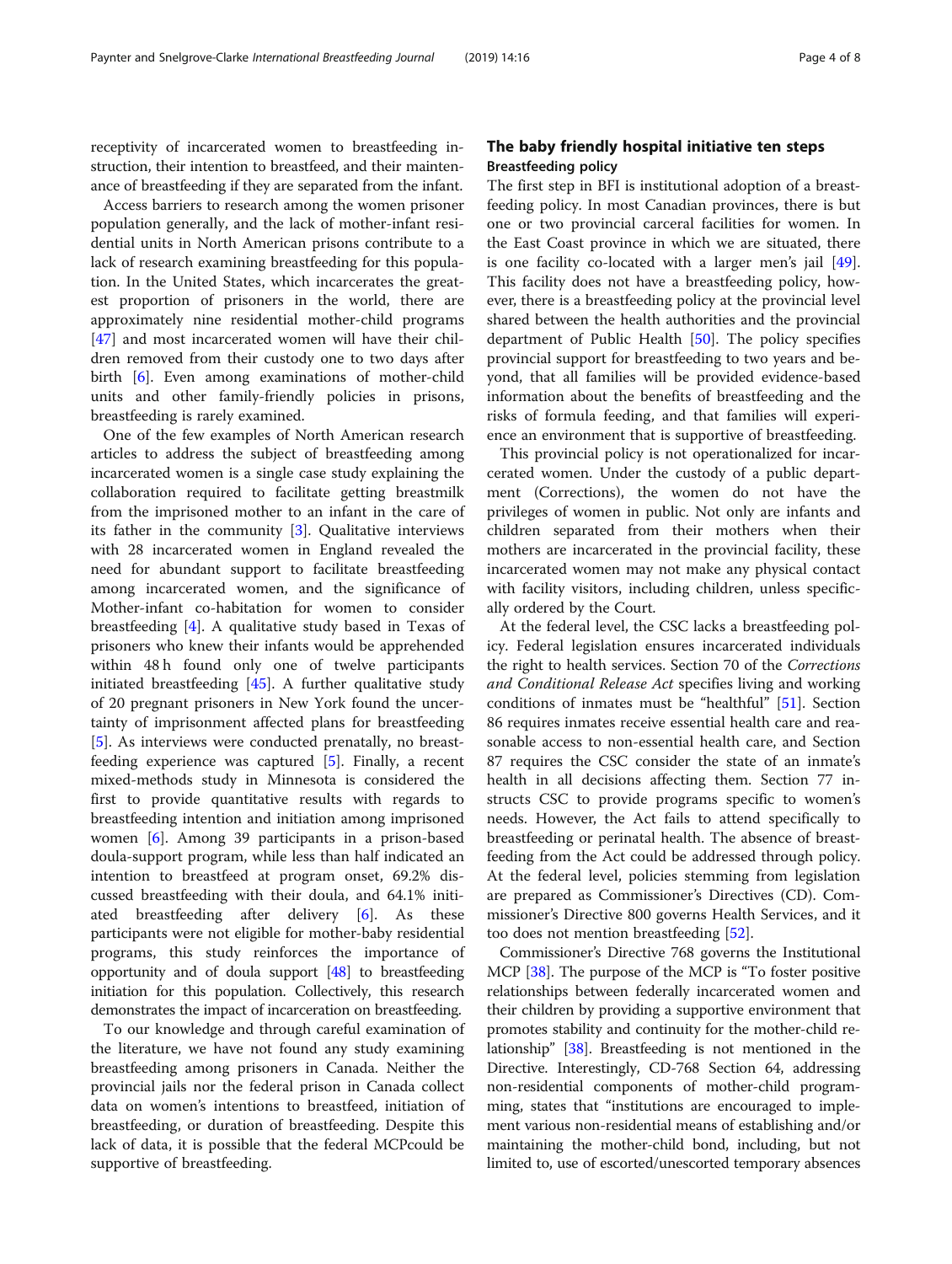for family contact/parental responsibilities, private family visits, recording of stories, pumping and storing of breast milk" [[38](#page-7-0)]. While the commodity of breastmilk is acknowledged, the relational experience of breastfeeding is not.

# Training and education to support breastfeeding

The second BFI step requires specific education for health care staff in breastfeeding support. In many provincial carceral facilities in Canada, health care staff are employees of the provincial health authority. In the federal system, health care staff and correctional officers are both employed by CSC. The Office of the Correctional Investigator, an independent watchdog for federal corrections, describes the employment of health care staff under Corrections as presenting clinical and ethical conflicts [[53](#page-7-0)]. These conflicts could include, for example, a health care provider's knowledge that it is optimal for a client to be able to prepare in advance for a clinical appointment, versus Corrections policies that may disallow any prior communication of an appointment time or date to the client due to security concerns. Another example could be health care providers' concerns with the use of physical restraints with a client who has a history of trauma, when such restraints are used routinely in Corrections.

Training for breastfeeding support rests with the employers. Despite high fertility among incarcerated women, the carceral health care providers are not specifically required to develop and demonstrate maternity and reproductive health care specialization and skill. Furthermore, the Canadian Nurses Association does not recognize maternity as an area of development for correctional nurses [\[54\]](#page-7-0).

BFI requires health care staff discuss the importance and management of breastfeeding with pregnant women and their families [\[15](#page-6-0)]. Confident, well-informed, compassionate and creative encouragement and support for breastfeeding among incarcerated women is hampered because prisons are spaces of surveillance and control [[19\]](#page-7-0). Breastfeeding is not included in the Guidelines for the Implementation of Mother-Child Units in Canadian Correctional Facilities [\[55](#page-7-0)]. While specialized training in breastfeeding for forensic nursing staff may be out of reach, the restrictions on access to external expertise is unduly discriminatory. Despite the complex health needs of this marginalized population and the supplemental needs of women in pregnancy, peripartum and postnatally, incarcerated women are not treated as patients first, but as "offenders" [\[52\]](#page-7-0). In the interest of security, prisoners experience limited contact with outsiders, including health professionals and breastfeeding advocates and supports. In the provincial facility for women in our province, prisoners are not permitted to know the dates or times of their external clinical appointments. Families are not invited to participate in these appointments to share in information gathering or in other aspects of perinatal support. Indeed, family contact is deeply limited among incarcerated women.

#### Contact

The World Health Organization recognizes that a minimal requirement to support exclusive breastfeeding is to promote the mother being with the infant. BFI Step 4 requires support of immediate and uninterrupted skin-to-skin contact after birth to support breastfeeding initiation [\[15\]](#page-6-0). This is beyond the scope of responsibility of carceral facilities, as none in Canada provide intrapartum care through in-house health services. At the federal level, Section 20 of CD-800 states that "For pregnant offenders, Health Services will ensure arrangements for childbirth are made at an outside hospital" [[52\]](#page-7-0). During an inpatient admission, the outside hospital policies and practices can influence support for breastfeeding. In advance of this outside support, the value of the "golden hour" [\[56](#page-7-0)] should be communicated to incarcerated women and be supported by correctional officers present at birth. There is no data currently available to inform understanding of the extent to which this occurs. As incarcerated women have two correctional officers present in their postpartum room until discharge, they lack privacy from correctional officers to place their newborns skin-to-skin.

Shackling and use of restraints would physically, and emotionally, impair the golden hour and skin-to-skin contact. In the United States, over twenty states have enacted anti-shackling legislation [[57](#page-7-0)], there is no legislation in Canada that specifically bans the shackling of prisoners. Furthermore, the lack of evidence-based, gender-sensitive, breastfeeding-promoting policy in carceral health services administration conflicts with public health efforts and messages for the early postpartum period.

Baby Friendly Hospital Initiative Step 7 requires mothers and children room together [\[15\]](#page-6-0). Because of the high rates of substance use disorder among criminalized women, increasing adoption of rooming-in and maternal therapy as the first line intervention in treating neonatal abstinence syndrome [\[58\]](#page-7-0) has significant implications for redressing carceral norms that would otherwise result in separation of mother and infant. Notably, for federally incarcerated women, CSC must pay the provincial health authorities for costs of care, including extended stays in hospital required for maternal therapy for neonatal abstinence syndrome.

Step 5 requires staff support mothers to maintain breastfeeding and manage common difficulties [\[15\]](#page-6-0). In addition to physical separation from their infants, incarceration presents emotional challenges to breastfeeding success. Histories of abuse, their own placement in foster care as children, and other socio-economic factors place incarcerated women at high risk of experiencing attachment disorders [\[59](#page-7-0), [60](#page-7-0)]. Coercive practices such as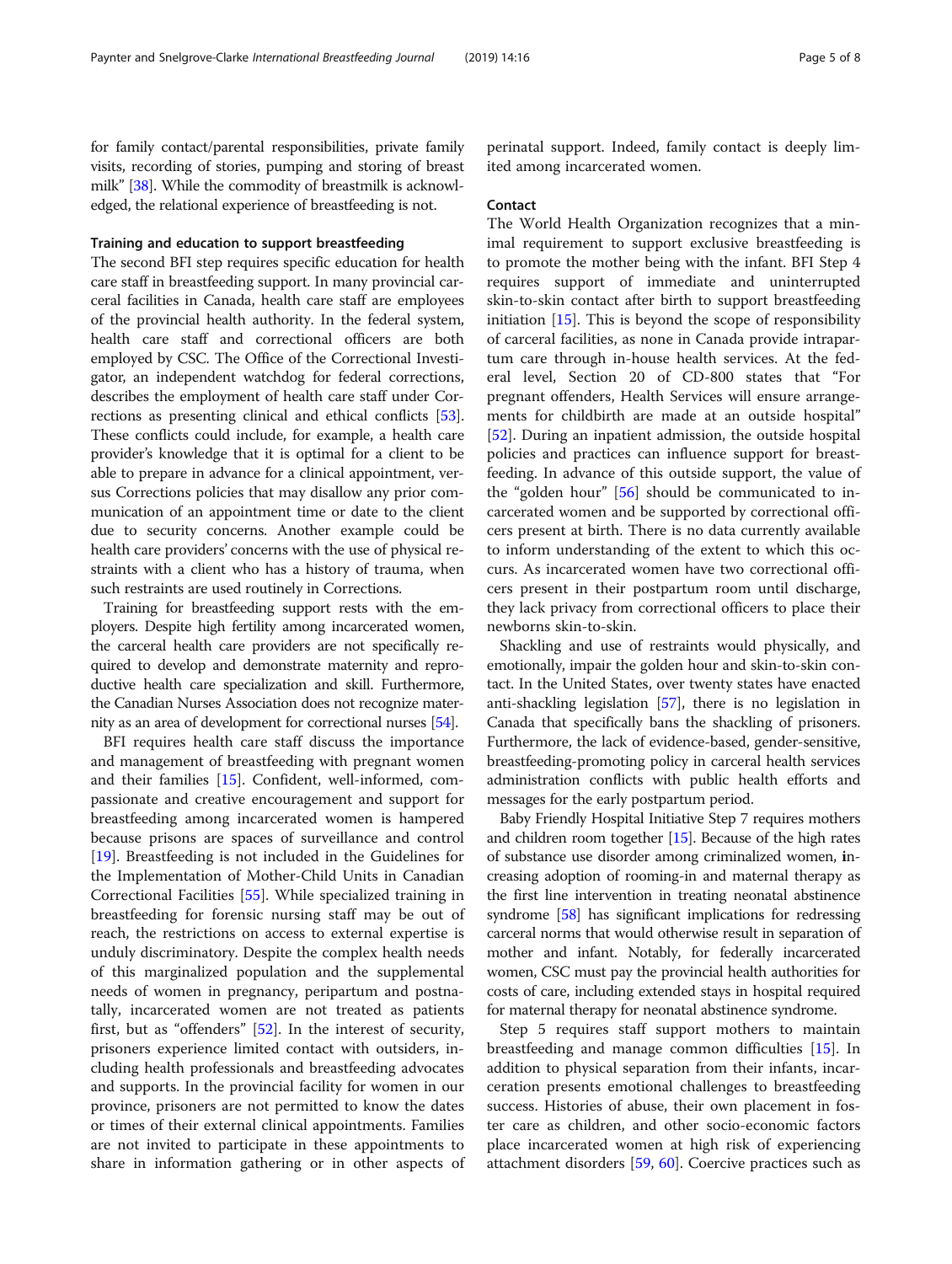strip searching, administrative segregation (solitary confinement), and restraints can trigger emotional distress [[61\]](#page-7-0). The confining experience of incarceration may cause women to experience increased anxiety and depression [\[61](#page-7-0)]. Demonstration of sensitivity to these additional challenges by correctional and health service staff may support incarcerated women's emotional health in

the postpartum period [[62\]](#page-7-0) and facilitate breastfeeding.

While the federal residential MCP would allow for infants and mothers to reside together to facilitate exclusive breastfeeding, few qualify [[34](#page-7-0), [63\]](#page-7-0). Most incarcerated women are in provincial, not federal, facilities [[7\]](#page-6-0). At the time of federal implementation of the MCP in 2001, there were 375 women in federal prison and twelve participants [[34](#page-7-0)]. Over the next ten years, the federally-incarcerated population doubled, while MCP participation dwindled to no more than three participants a year [\[34](#page-7-0)]. Use of the MCP varies by institution [[34](#page-7-0)]. In 58% of the months from 2001 to 2012, the Joliette Institution had full-time participants, making it the most active program [\[34](#page-7-0)]. The Edmonton Institution for Women never had a participant and Okimaw Ohci has not had a participant since 2005 [[34](#page-7-0)]. Data regarding MCP participation from 2012 to the present is not publicly available. However, it is known that in 2014, CSC added 114 minimum security beds to its facilities for women, and 15 new rooms specifically for mother-child pairs [[64\]](#page-7-0). Prioritizing the health benefits of breastfeeding for both mother and infant could support expansion of MCP participation federally and of MCP programs in provincial facilities.

# Support exclusive breastfeeding

BFI Steps 6, 8 and 9 relate to provision of informed support for exclusive breastfeeding [\[15\]](#page-6-0). For example, in Step 6, staff are urged to refrain from providing newborns any food or fluids other than breast milk, unless medically indicated. Although not included in the World Health Organization's acceptable reasons for breast milk substitute supplementation, "medically indicated" may be interpreted to include social indications, such as separation from the mother [\[65\]](#page-7-0). Step 9 includes counseling mothers on the use and risks of feeding bottles, teats and pacifiers [[15](#page-6-0)]. While prisoners need up-to-date clinical information and support about the risks of artificial teats, when mothers are unable to be present due to incarceration, artificial teats and pacifiers may become necessary.

When faced with separation, contact visits and the assurance that infants will receive pumped milk may improve breastfeeding intention, initiation and duration among incarcerated women. However, carceral spaces are not clean or convenient sites for breastmilk pumping and storage. Prisoners are surveyed, subject to search, and must respond to head count and institutional schedules and requirements. Even if equipment, supplies and storage

to facilitate milk expression were made available, the psychological toll of incarceration is likely to impede success.

Step 8 involves supporting mothers to recognize and respond to their infants' cues for feeding [[15\]](#page-6-0). Even within the MCP program, carceral institutions enforce schedules and strictly structure prisoner time. This is a challenging context for teaching and learning cue-based, responsive feeding. Mother-infant dyad participants in the MCP are rarely separated; on occasion another prisoner may qualify as a babysitter for brief periods [\[38](#page-7-0)]. While this continuous contact can be emotionally and physically taxing for mothers inside, it may support extensive observation of their infants and development of understanding of their cues if education is available [[66](#page-7-0)].

Unlike some other jurisdictions with short-term mother-child programs, the federal MCP in Canada extends to six years of age. In the West, most prison nurseries and Mother-Baby Units allow children to stay only up to a maximum age of 18 months [\[47](#page-7-0)]. The longer-term model in Canada is conducive to extended breastfeeding [\[38](#page-7-0)]. However, incarcerated women participants in MCP lack role models, peer support, information, and community connections. The potential for greater emphasis on breastfeeding to create additional pressure and feelings of poor self-esteem among incarcerated women, particularly given the contextual and structural restrictions on feeding infants at the breast, must be considered. The positive prisoner response to breastfeeding demonstrated in the existing research points to the great potential for breastfeeding education and support to empower this population [\[5,](#page-6-0) [6\]](#page-6-0).

#### Coordination

BFI Step 10 stipulates that health facilities coordinate discharge so that parents and their infants have timely access to ongoing support and care [[15\]](#page-6-0). As we have described, carceral facilities are geographically isolated and women are often displaced far from their homes, support networks and families. Prisoners have limited contact with public health resources in nearby communities, and support people face significant barriers to institutional entry to provide support on site.

Despite the incompatibility of breastfeeding with the carceral function and the carceral space, this final step demonstrates the most space for immediate opportunity. Step 10 can be achieved through building relationships between corrections and external health care providers and peer support with expertise and experience in lactation, including public health nurses, community midwives, lactation consultants, doulas, lay supports and volunteers. For incarcerated women, access to outside appointments/ programs depends on approval for temporary absences and, in the federal system, on cleared persons to escort [[67](#page-7-0)]. There are two immediate potential areas of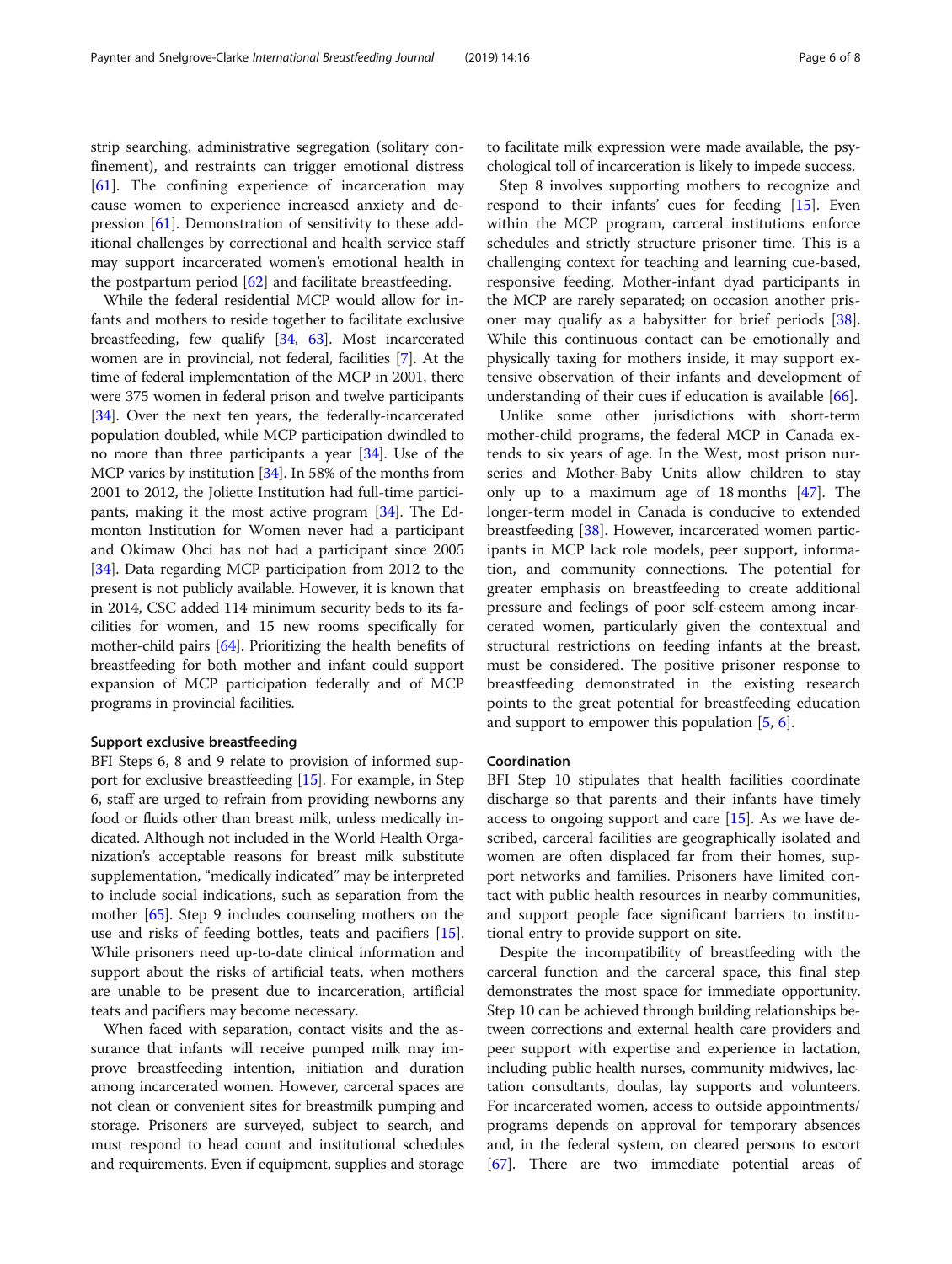<span id="page-6-0"></span>improvement: 1) developing ease of application for temporary absence permits; and 2) improving volunteer escort rosters to facilitate access to these programs in the community. These interventions could facilitate access to breastfeeding education, support and care. In the longer term, considerations of the importance of breastfeeding can inform the development of alternatives to incarceration for pregnant and postpartum women, and shift norms such that incarceration is used not with increasing frequency, but rather as a last resort.

#### Conclusion

In this paper we describe the public nature of the under-considered environment of carceral facilities for breastfeeding research, policy and practice. We demonstrate the incompatibility between advocacy for public health environments and services that are supportive of breastfeeding, as outlined in the BFI Ten Steps [15], and the escalating incarceration of high-health-needs women and mothers in federal and provincial facilities. The infrastructure, policies and practices of incarceration impinge upon breastfeeding. Limited evidence suggests that with education and support, incarcerated women may overcome the barriers of the carceral space to initiate breastfeeding [6]. There is no research to demonstrate what interventions promote breastfeeding maintenance for this population.

In promotion of breastfeeding in public, we must be conscious of who is missing from public view, and yet under public custody: incarcerated women. Public services that adopt breastfeeding policies, such as health authorities, must be accountable to the women their policies leave out. The decision to adopt and promote BFI must not only consider institutional hurdles in hospitals and community health services, but who is excluded from these environments, and how they might be reached.

#### Abbreviations

BFI: Baby Friendly Hospital Initiative; CD: Commissioners Directive; CSC: Corrections Service of Canada; MCP: Mother Child Program

#### Acknowledgements

Martha J. Paynter is supported by the Canadian Institutes of Health Research PhD Scholarship, the Killam pre-doctoral Scholarship, the Nova Scotia Research and Innovation Graduate Scholarship, Maritime SPOR (Strategy for Patient-Oriented Research) Support Unit Doctoral Scholarship, the Canadian Nurses Foundation Dorothy Kergin Doctoral Scholarship, the Nova Scotia Health Research Foundation Scotia Scholar Award, the IWK Health Centre Ruby Blois Award and the IWK Graduate Studentship Award.

# Funding

None.

#### Availability of data and materials

Not applicable.

#### Authors' contributions

MP provided a substantial contribution to the conceptualization of the paper, researched and drafted the manuscript, approve the final submission, and am accountable to the content. ES-C provided a substantial contribution to the

conceptualization of the paper, revised it critically for intellectual content, approves the final submission, and is accountable to the content.

#### Authors' information

Martha Jane Paynter, RN, MDE, MSc; Erna Snelgrove-Clarke, RN PhD.

#### Ethics approval and consent to participate

Not applicable.

#### Consent for publication

Not applicable.

#### Competing interests

Martha J. Paynter is the volunteer Chair of the Board of Women's Wellness Within, a registered non-profit volunteer organization in Nova Scotia that provides support to criminalized women during pregnancy.

### Publisher's Note

Springer Nature remains neutral with regard to jurisdictional claims in published maps and institutional affiliations.

#### Received: 7 August 2018 Accepted: 4 April 2019 Published online: 17 April 2019

#### References

- 1. World Health Organization, UNICEF. Global strategy for infant and young child feeding. 2003; [http://apps.who.int/iris/bitstream/handle/10665/42590/](http://apps.who.int/iris/bitstream/handle/10665/42590/9241562218.pdf;jsessionid=8AF70515FFCADB3627DC74E5162C363D?sequence=1) [9241562218.pdf;jsessionid=](http://apps.who.int/iris/bitstream/handle/10665/42590/9241562218.pdf;jsessionid=8AF70515FFCADB3627DC74E5162C363D?sequence=1)
- [8AF70515FFCADB3627DC74E5162C363D?sequence=1](http://apps.who.int/iris/bitstream/handle/10665/42590/9241562218.pdf;jsessionid=8AF70515FFCADB3627DC74E5162C363D?sequence=1). Accessed 20 Jan 2019. 2. Health Canada. Infant feeding. (2015); [https://www.canada.ca/en/health-](https://www.canada.ca/en/health-canada/services/food-nutrition/healthy-eating/infant-feeding.html)
- [canada/services/food-nutrition/healthy-eating/infant-feeding.html.](https://www.canada.ca/en/health-canada/services/food-nutrition/healthy-eating/infant-feeding.html) Accessed 20 Jan 2019.
- 3. Allen D. Supporting mothering through breastfeeding for incarcerated women. Proceedings of the 2013 AWHONN Convention. J Obstet Gynecol Neonatal Nurs. 2013;42(Supplement 1):S103.
- 4. Abbott L, Scott T. Women's experiences of breastfeeding in prison. Midirs. 2017;27(2):217–23.
- 5. Huang K, Atlas R, Parvez F. The significance of breastfeeding to incarcerated pregnant women: an exploratory study. Birth. 2012;39(2):145–55.
- 6. Shlafer RJ, Davis L, Hindt L, Goshin LS, Gerrity E. Intention and initiation of breastfeeding among women who are incarcerated. Nurs Womens Health. 2018;22(1):64–78.
- 7. Malakieh J. Adult and youth correctional statistics in Canada 2016/2017. 2018. [https://www150.statcan.gc.ca/n1/en/pub/85-002-x/2018001/article/](https://www150.statcan.gc.ca/n1/en/pub/85-002-x/2018001/article/54972-eng.pdf?st=5HZMDNu2) [54972-eng.pdf?st=5HZMDNu2.](https://www150.statcan.gc.ca/n1/en/pub/85-002-x/2018001/article/54972-eng.pdf?st=5HZMDNu2) Accessed 20 Jan 2019.
- 8. Bureau of Justice Statistics. U.S. Correctional population declined for ninth consecutive year. 2018. [https://www.bjs.gov/content/pub/pdf/cpus16pr.pdf.](https://www.bjs.gov/content/pub/pdf/cpus16pr.pdf) Accessed 20 Jan 2019.
- 9. Office of the Correctional Investigator. Annual report 2013/2014. 2014. [http://www.oci-bec.gc.ca/cnt/rpt/annrpt/annrpt20132014-eng.aspx.](http://www.oci-bec.gc.ca/cnt/rpt/annrpt/annrpt20132014-eng.aspx) Accessed 24 July 2018.
- 10. Kouyoumdjian F, Schuler A, Matheson FI, Hwang SW. Health status of prisoners in Canada. Can Fam Physician. 2016;62:215–22.
- 11. Bard E, Knight M, Plugge E. Perinatal health care services for imprisoned pregnant women and associated outcomes: a systematic review. BMC Pregnancy Childbirth. 2016;16:285.
- 12. Foley L, Papadopoulos I. Perinatal mental health services for black and ethnic minority women in prison. Br J Midwifery. 2013;21(8):553–62.
- 13. Mukherjee S, Pierre-Victor D, Bahelah R, Madhivanan P. Mental health issues among pregnant women in correctional facilities: a systematic review. Women Health. 2014;54(8):816–42.
- 14. Shaw J, Downe S, Kingdon C. Systematic mix-methods review of interventions, outcomes and experiences for imprisoned pregnant women. J Adv Nurs. 2015;71(7):1451–63.
- 15. World Health Organization, UNICEF. The ten steps to successful breastfeeding (revised 2018). 2018. [http://www.who.int/nutrition/bfhi/ten](http://www.who.int/nutrition/bfhi/ten-steps/en/)[steps/en/](http://www.who.int/nutrition/bfhi/ten-steps/en/). Accessed 22 July 2018.
- 16. Perrine C, Galuska D, Dohack J, Shealy K, Murphy P, Grummer-Strawn L, Scanlon K. Vital signs: improvements in maternity care policies and practices that support breastfeeding - United States, 2007-2013. Morb Mortal Wkly Rep. 2015;64(39):1112.